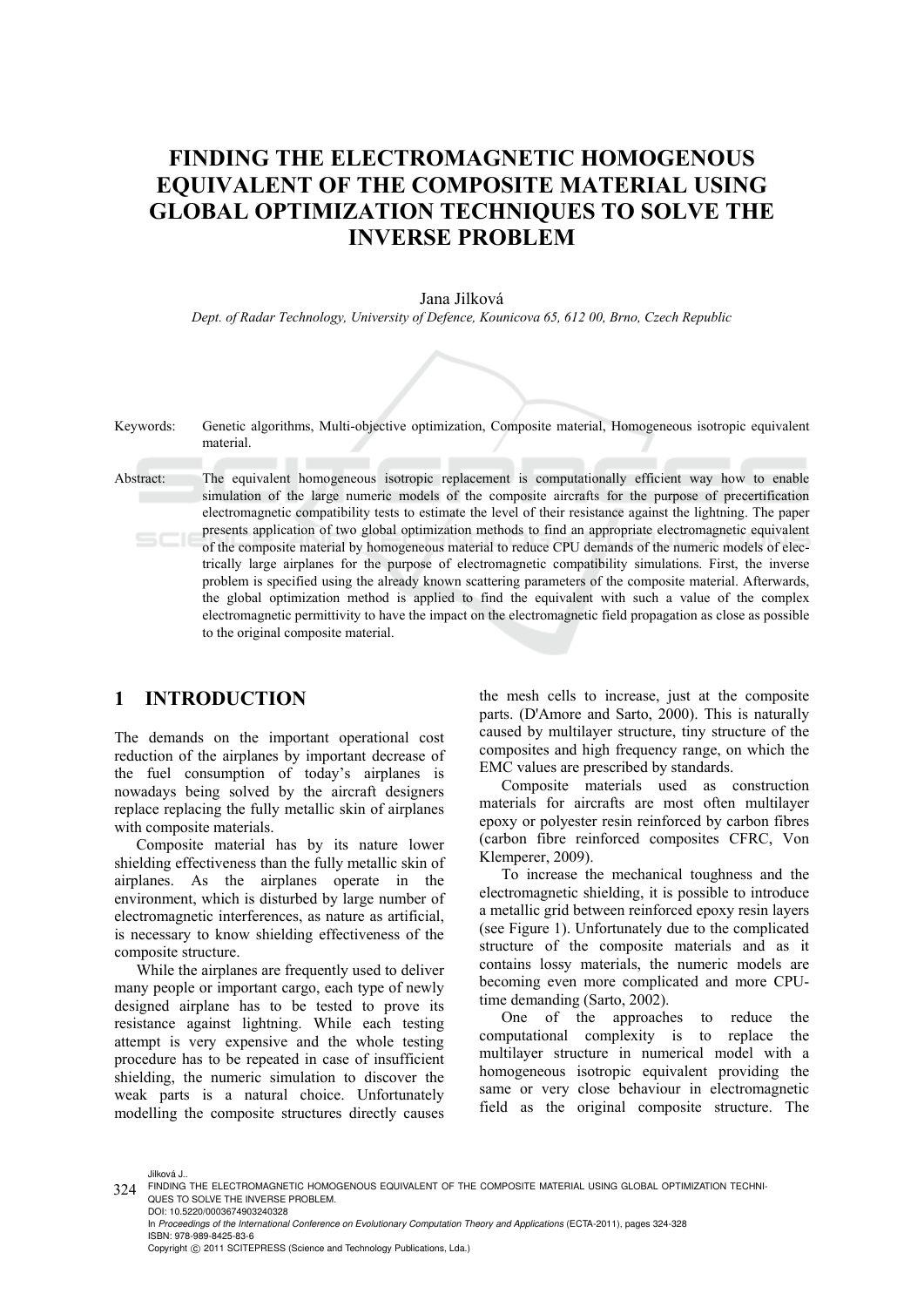homogeneous equivalent in numerical models can be covered by more sparse mesh net leading to the lower CPU demands causing the CPU time of the simulation are reduced. To solve these issues, the global optimization methods were applied to find such a value of the complex permittivity of a homogeneous dielectric layer that exhibits similar frequency responses of scattering parameters as the composite material.

In the first part the 3D model of composite material simulated in commercial full-wave CST Microwave Studio (CST MWS) is described and its scattering parameters are calculated to be used as the input value for the optimization process.

In the second part the principle of the inverse problem used for the determination of complex permittivity of the homogeneous material is described.

In the third part, the design of the global optimization methods is described. The implementation details together with the impact of the selected method using single representative of single-objective and one of the multi-objective approach is discussed.

# **2 SCATTERING PARAMETERS OF COMPOSITE MATERIAL**

The polymer composite supported by carbon fibres is reported to be the most frequently used material for aircraft construction. To increase its mechanical robustness and electromagnetic shielding level the metallic grid is frequently introduced into the composite. From the perspective of electromagnetic parameters, conductive carbon fibres are strongly anisotropic so they have different parameters in various axes. Practically this increases the numeric model complexity even more.

The three-dimensional numeric model of such composite material was created in a commercial modelling program CST Microwave Studio (see Figure 1) consisting of polymer matrix with thickness of 2 mm, with relative permittivity 4 and conductivity 0 S/m and a carbon fibre matrix with 35  $\mu$ m in diameter, conductivity set to 10<sup>4</sup> S/m along the fibre 50 S/m across fibre and relative permittivity set to 2.

The model consisted of two such layers of polymer-carbon composite surrounding a copper grid with wire 0.3 mm in diameter and eye size 3x1.5 mm.

The whole structure was placed to the standard R100 waveguide and simulated for normal incidence of  $TM_{01}$  wave. This arrangement was particularly selected so that the model could have been easily verified experimentally by direct measurement.



Figure 1: Detailed three dimensional model of carbon fibre reinforced composite (CFRC) simulated in CST Microwave Studio.

The high computational demands (from 3 day up to one week depending on the hardware) on the simulation solver are not only caused by the multilayer thin structure of the model, small eye size of metallic grid and carbon fibres matrix or by anisotropic nature of the carbon fibres but also by quite huge frequency range, required for the precertification test.



Figure 2: Scattering parameters of composite material: red line – reflection coefficient, blue line – transmission coefficient (simulated in CST MWS).

This wide frequency range also has a negative impact to the overall error of the numeric model. This challenge was described in the paper (Jilková and Raida, 2009). The output of the simulation – set of so called scattering parameters of scattering parameters (see Figure 2) – served as the input values to the optimization process.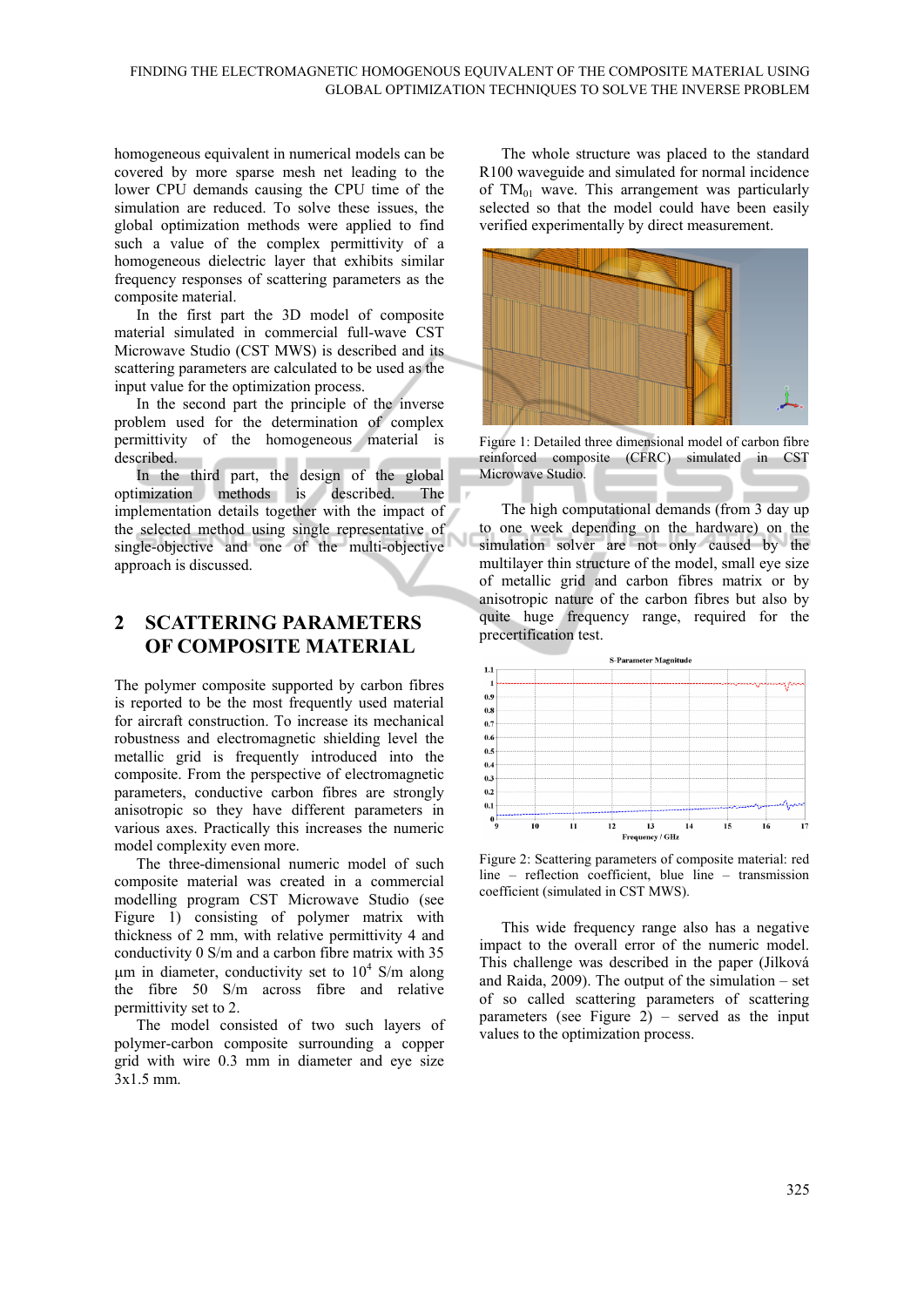## **3 PRINCIPLE OF INVERSE PROBLEM**

To find the homogeneous equivalent material two particular members of the global optimization methods was used. The inverse problem is specified as finding such a frequency dependency of the complex permittivity of a homogeneous dielectric layer that exhibits similar frequency responses of both scattering parameters as the composite material  $(s<sub>11</sub>$  reflection coefficient and  $s<sub>21</sub>$  transmission coefficient). Replacement principle is shown on Figure 3.



Figure 3: Principle of inverse problem.

To achieve be able to apply the global optimization method on this problem, the 2D problem of the homogeneous dielectrics was created which was further easier to simulate because of lower computational demands being therefore convenient for the optimization. As for the 3D model, the output of the 2D model consisted of both

scattering parameters that were afterwards compared with those obtained from 3D model. The input to the 2D model was formed by the the real part of the relative permittivity and a loss tangent parameter. These two can be used to calculate so called complex permittivity that completely characterizes any lossy dielectric material. The model was created in COMSOL Multiphysics. For the purpose of the global optimization, the dielectric constant was permitted to vary within the interval [1; 1000] and the loss tangent was set to vary within [0; 1000].

The complex permittivity acquired from the optimization of the 2D model was finally verified in the 3D model of the equivalent in CST MWS to see if the scattering parameters match in the whole frequency spectra.

## **4 GLOBAL OPTIMIZATION**

Why should the global optimization methods be used to find an equivalent homogeneous material? An usual way how to find properties of equivalent material is to derive its properties using the analytical description of its electromagnetic properties.

This involves expressing the characteristics of the material in Maxwell equations which may become very complicated when it comes for complex multilayer lossy anisotropic structure. The usual way how to cope with it is to introduce some approximation and simplifications which can be limiting in many ways.

Also the analytic solution may change heavily if some parameters of the model change (eg. introducing nonzero conductivity of the dielectric to take into account its non-zero loss). On the other hand using the optimization methods in connection with numerical models enables finding equivalent material of much broader range of composite structures since the only requirement for the structure is that it has to be possible to reliably simulate.

The principle stays the same for simple layer composite, for multilayer composite structure, for single carbon fibres or for knitted carbon armature. The method is even convenient for composite structures with metallic grid.

For the entire frequency range, a single evaluation of the relative permittivity and a single evaluation of the loss tangent are required (see Table 1). The fitness function is of the form:

$$
F_1(x) = [S_{11,ref} - S_{11,opt}(x)]^{-1/2}
$$
 (1)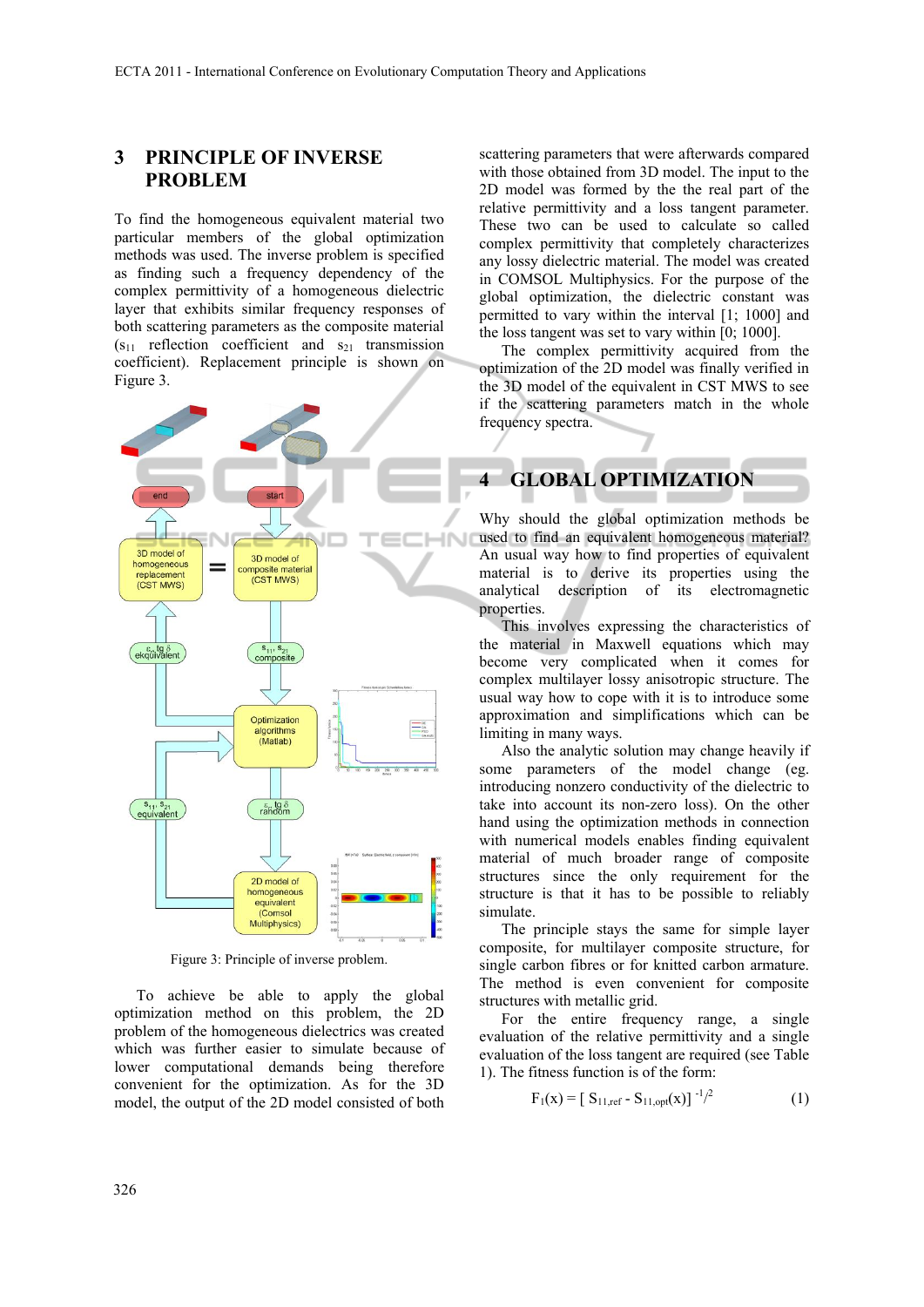$$
F_2(x) = [S_{21,ref} - S_{21,opt}(x)]^{-1/2}
$$
 (2)

Here, *S*11,*ref* is the computed value of the reflection coefficient of the realistic model of the composite material at the frequency range. Then,  $S_{11, \text{opt}}(\mathbf{x})$  is the reflection coefficient of the equivalent homogeneous material computed in COMSOL Multiphysics for the vector of state variables  $\mathbf{x} = [\varepsilon_r, \tan \delta].$ 

Similarly,  $S_{21,ref}$  is the computed transmission coefficient of the realistic model of the composite material,  $S_{21,opt}(\mathbf{x})$  is the transmission coefficient of the equivalent homogeneous material computed in COMSOLI Multiphysics for the state vector  $\mathbf{x} = [\varepsilon_r, \mathbf{x}]$  $\tan \delta$ <sup>T</sup>.

The equivalent material was searched for one particular composite material using two different optimization approaches – a singleobjective and a multiobjective. For the single-objective solution, the fitness functions (1) and (2) are weighted by weighting coefficients  $w_1 = 1$  and  $w_2 = 1$  and summed:

$$
F(x) = w_1 F_1(x) + w_2 F_2(x)
$$
 (3)

#### **4.1 Single-objective Optimization**

For single-objective optimization a classical global optimization representative – a genetic algorithm – was selected. Genetic Algorithms (GA) are members of stochastic global optimization methods and are based on the Darwinian Theory of the evolution of species. The values of the control parameters were chosen according to recommendations published in (Rahmat-Samii and Michielssen, 1999).

The population consisted of 50 individuals, the accuracy of binary coding was set to 0.001. Individuals for the next population were selected by the tournament operator. Probability of the multi-point crossover was set to 70 % and probability of the multi-point mutation was set to 6 %. The elitist strategy was applied. The optimization was set to minimize the optimized problem.

Time needed for a single simulation run and then calculation of the complex permittivity value using single-objective genetic algorithm was approximately 12 hours (see Table 1). Because of time needed for the calculation of the criteria function, the entire optimization cycle was repeated only one hundred times.

The values of complex permittivity obtained from the optimization run were then set to 3D model to compare the reflection parameters with the model of the original composite. The error of calculation was at maximum 0.45% on the whole frequency range of 15-40 GHz.

In Table 1 one chosen value of complex permittivity from the set of the optimization run is shown. On Figure 4, the scattering parameters for this value of the complex permittivity of the homogeneous replacement are shown in comparison with scattering parameters of the original composite. As it can be seen on Figure 4 good match was achieved.

### **4.2 Multi-objective Optimization**

Niched-Pareto Genetic Algorithms, by Horn et al., is a multi-objective GA based on the non-domination concept. NPGA uses the binary tournament selection (Deb, 2001).

The population consisted of 50 individuals, mutation probability was set to 6%, the crossover probability was 70% and the selected accuracy of coding is 0.001.

The result of a single optimization run is formed by a set of results corresponding to all the criterions (Pareto front). The calculation needed to evaluate one Pareto front was about half of the time needed for single-objective optimization (see Table 1), the optimization run was repeated hundred times.



Figure 4: Reflection coefficients of replacements achieved by single-objective genetic algorithms (blue) in comparison with the detailed 3D composite model (green).

After an inverse implementation of the values of complex permittivity of replacements from all simulation runs to the 3D model, all the optimized results were simulated to do the comparison with the original composite material results.

In Table 1 it is shown, that maximal error of the replacement on frequency range  $15 - 40$  GHz is less then 0.45 %.

On Figure 5 a single choice value of the complex permittivity of the replacement compared with reflection coefficient of the original composite material is shown.